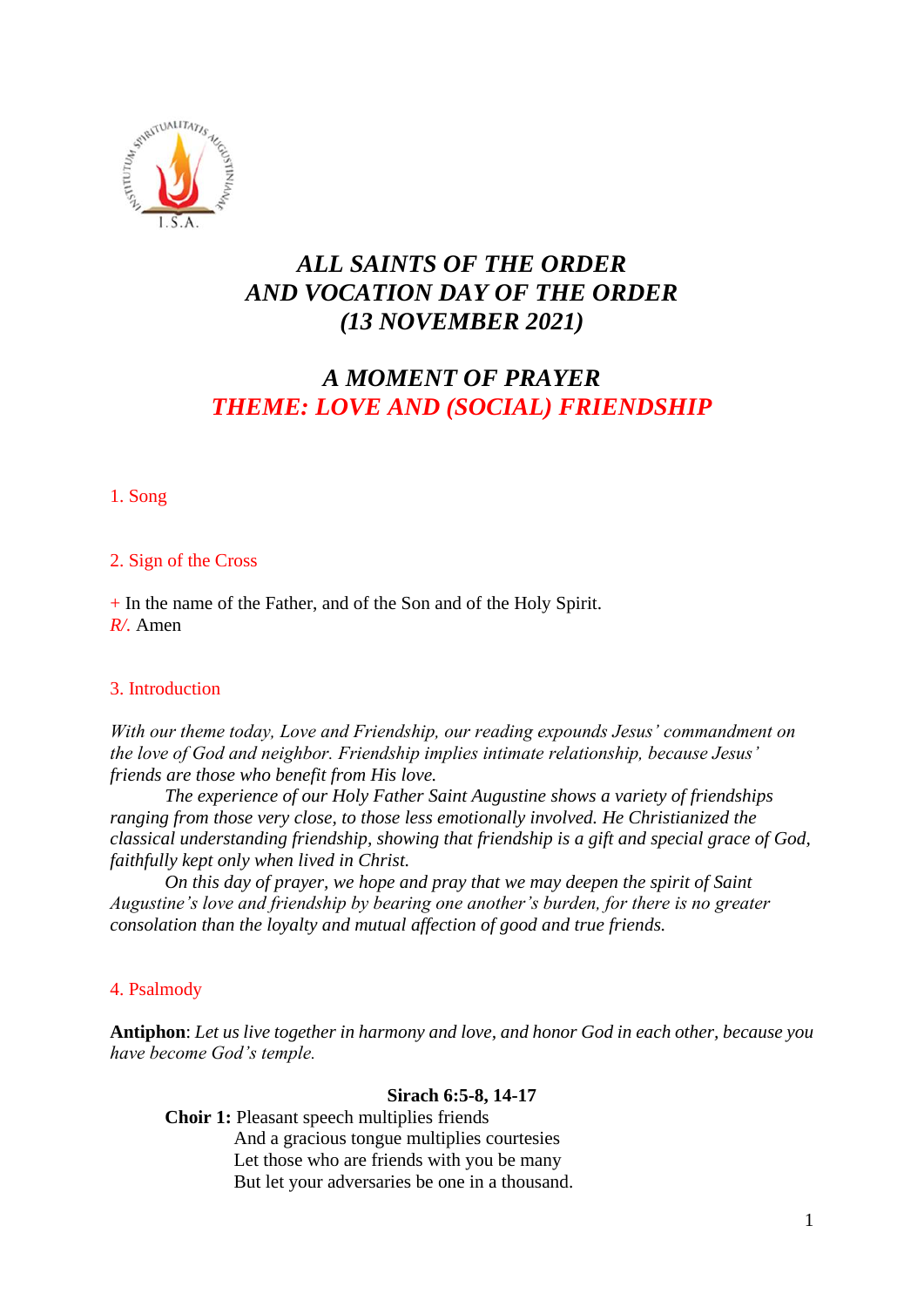- **Choir 2:** When you gain friends, gain them through testing And do not trust them hastily For there are friends who are such when it suits them But they will not stand by you in time of trouble.
- **Choir 1:** Faithful friends are a sturdy shelter Whoever finds one has found a treasure Faithful friends are beyond price No amount can balance their worth.
- **Choir 2:** Faithful friends are life-saving medicine And those who fear the Lord will find them Those who fear the Lord direct their friendship aright For as they are, so are their neighbors also.

#### **Glory . . .**

**Antiphon**: *Let us live together in harmony and love, and honor God in each other, because you have become God's temple*.

# **5. First Reading**

**John 15: 12-17**

This is my commandment, that you love one another as I loved you. No one has greater love than this, to lay down one's life for one's friends. You are my friends if you do what I command you. I do not call you servants any longer, because the servant does not know what the master is doing; but I have called you friends, because I have made known to you everything that I have heard from my Father. You did not choose me but I chose you. And I appointed you to go and bear fruit, fruit that will last, so that the Father will give you whatever you ask him in my name. I am giving you these commands so that you may love one another.

(*Silent Reflection*)

#### **6. Second Reading** (choose from either of the following texts)

#### **a.** *Ratio Institutionis***, (Order of Saint Augustine), 48**

Realistically speaking, we may consider friendship as an ideal. But we should not forget that friendship is only one form of love, and most of our relationships take place on a different level, with each of them having a value of its own. It would be quite an achievement if every Augustinian community possessed a loving and inviting atmosphere and put into practice what Augustine sees as the heart of all: the desire for the well-being of the other (*amor benevolentiae*). This love for one another can take shape in may different ways: *Talk and laugh together, exchange small acts of kindness, join in the pleasure that books can give; be serious or happy together; disagree without bitterness, just as one can sometimes disagree with oneself, and with that same disagreement add spice to customary harmony; learn from the other and teach something to others; sadly miss the absent and welcome warmly those returning home* (*Confessions* IV, 8, 13). This takes into account that true friendship is only possible in God.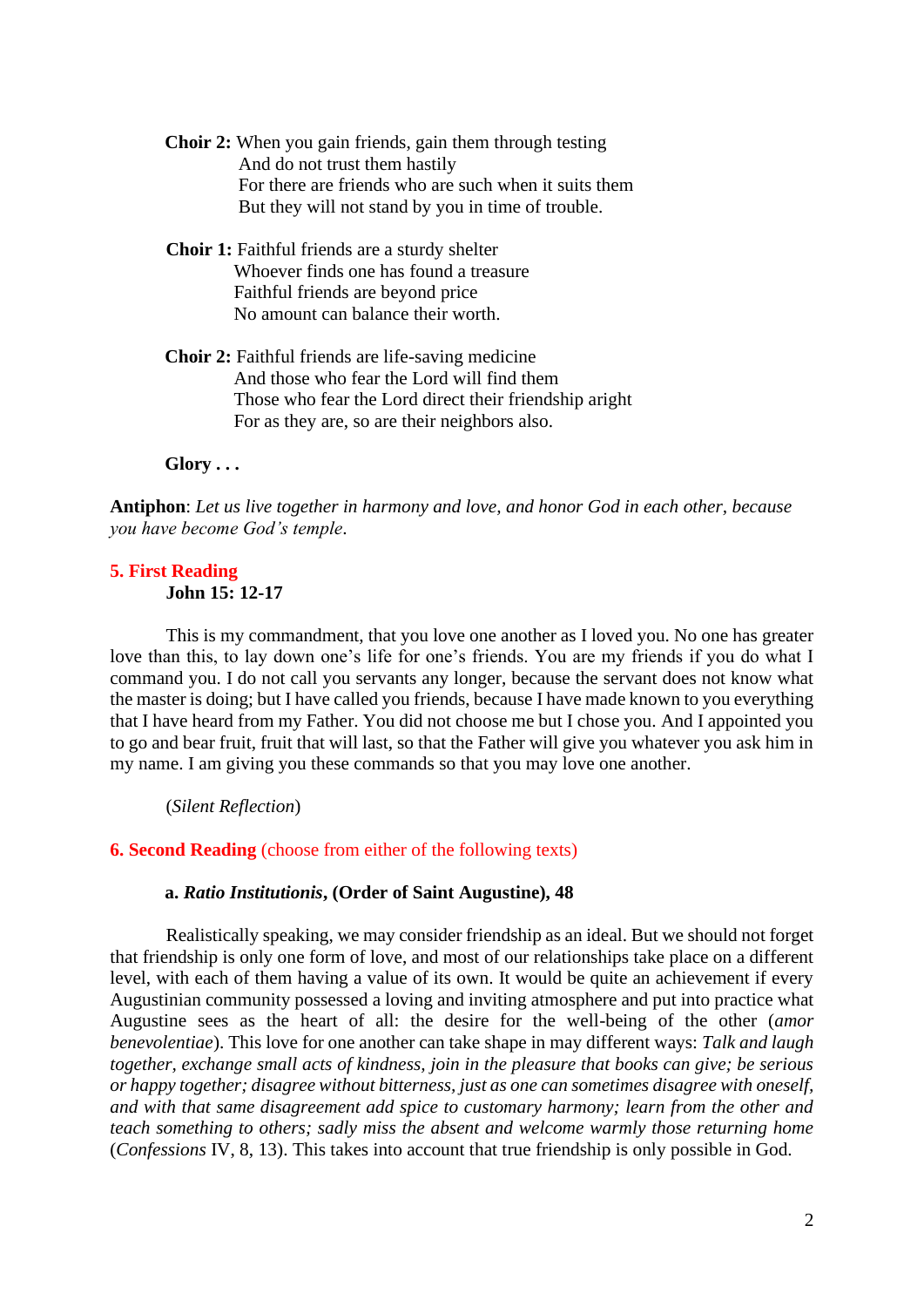#### **b. Pope Francis,** *Fratelli Tutti***, 180, 183**

Recognizing that all people are our brothers and sisters, and seeking forms of social friendship that includes everyone, is not merely utopian. It demands a decisive commitment to devising effective means to this end. Any effort along these lines becomes a noble exercise of charity. For whereas individuals can help others in need, when they join together in initiating social processes of fraternity and justice for all, they enter the "field of charity at its most vast, namely political love. This entails working for a social and political order whose soul is social charity. Once more, I appeal for a renewed appreciation of politics "a lofty vocation and one of the highest forms of charity, inasmuch as it seeks the common good,"

Social love makes it possible to advance towards a civilization of love, to which all of us can feel called. Charity, with its impulse to universality, is capable of building a new world. No mere sentiment, it is the best means of discovering effective paths of development for everyone. Social love is a force capable of inspiring new ways of approaching the problems of today's world, of profoundly renewing structures, social organizations and legal systems from within.

#### (*Silent Reflection*)

#### **7. Intercessions**

There is no greater love than to lay down one's life for a friend. Lord, we return to You in our needs and ask for Your spirit of love in our journey towards strengthening our community of friends, Let our response be:

*Hear us, O Lord, our friend*.

- 1. For the Church to be sign of love and unity to the world and to the whole of God's creation, we pray to the Lord.
- 2. For world leaders especially our government officials, that they may look after the welfare of their people by fostering equal relationship through friendship with other nations, we pray to the Lord.
- 3. For all families, that they may mirror the relationship of the Holy Family of Nazareth, by their loving concern, care and assistance to the needs of their family members and their neighbors, we pray to the Lord.
- 4. For our Augustinian communities and friends of St. Augustine, that we may help uplift the lives of orphans, the street children, the homeless, jobless, the hopeless, and those who experience humiliation in life, we pray to the Lord.
- 5. For all of us that we may find true friends who will bring us closer to god and to one another. We pray to the Lord.

Loving God, listen to Your people as we accept Your constant offering of friendship. May our trust and acceptance of one another bring about the kingdom of justice, peace, freedom and love. Amen.

#### **8. The Lord's Prayer**

#### **9. Augustinian Prayer for Vocations**

**Leader**: Let us pray to the Lord of the harvest who calls men and women to serve him in love.

All : That they may know their vocation and live it.

**Leader**: Let us pray.

**All** : All glory and praise are yours God of Truth and Light of the hearts, for you guide your people to the ways of holiness. Help those who follow the footsteps of our Holy